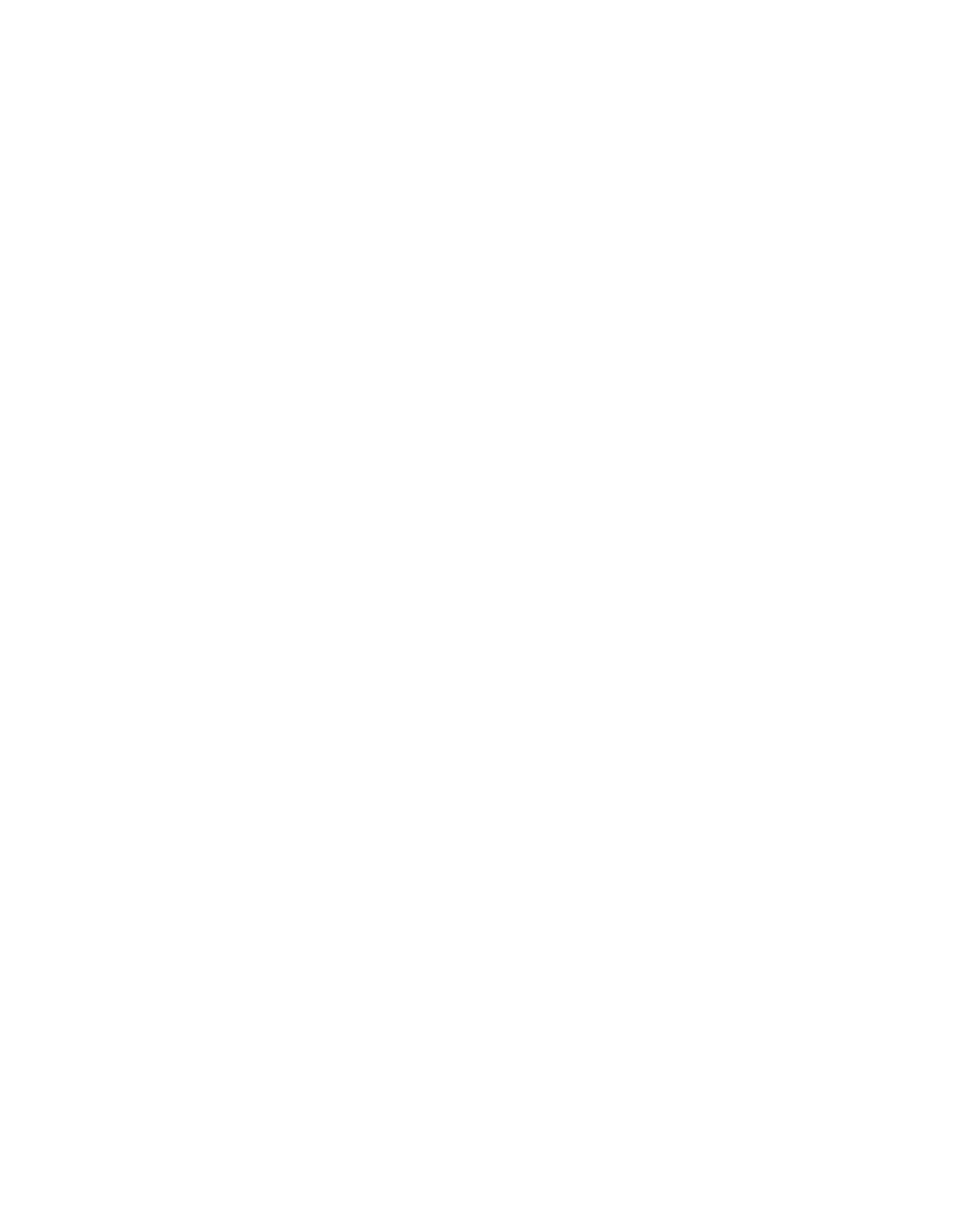

INSTRUCTIONAL GUIDE



#### SECTION 1

#### EO M208.01 – EXECUTE LEFT AND RIGHT TURNS ON THE MARCH

Total Time: 60 min

## PREPARATION

#### PRE-LESSON INSTRUCTIONS

Resources needed for the delivery of this lesson are listed in the lesson specification located in A-CR-CCP-802/PG-001, Chapter 4. Specific uses for said resources are identified throughout the Instructional Guide within the TP for which they are required.

Review the lesson content and become familiar with the material prior to delivering the lesson.

Select the most effective squad formation for the instruction of this lesson. A squad may be in single rank, hollowsquare, or semi-circle. Ensure that all cadets are positioned to hear all explanations and see all demonstrations.

Assistant instructors may be required if the squad is broken down into smaller sections for movements that require extra practice.

#### PRE-LESSON ASSIGNMENT

N/A.

## APPROACH

Demonstration and performance was chosen for this lesson as it allows the instructor to explain and demonstrate turning on the march while providing an opportunity for the cadets to practice turning on the march under supervision.



Develop and use a vocabulary of short, concise words to impress on the platoon that the movements must be performed smartly. For example, the words "crack", "drive", "seize", and "grasp" suggest the degree of smartness required. Profanity or personal sarcasm will never be used.

## INTRODUCTION

#### REVIEW

N/A.

## **OBJECTIVES**

By the end of this lesson the cadet shall be expected to execute left and right turns on the march.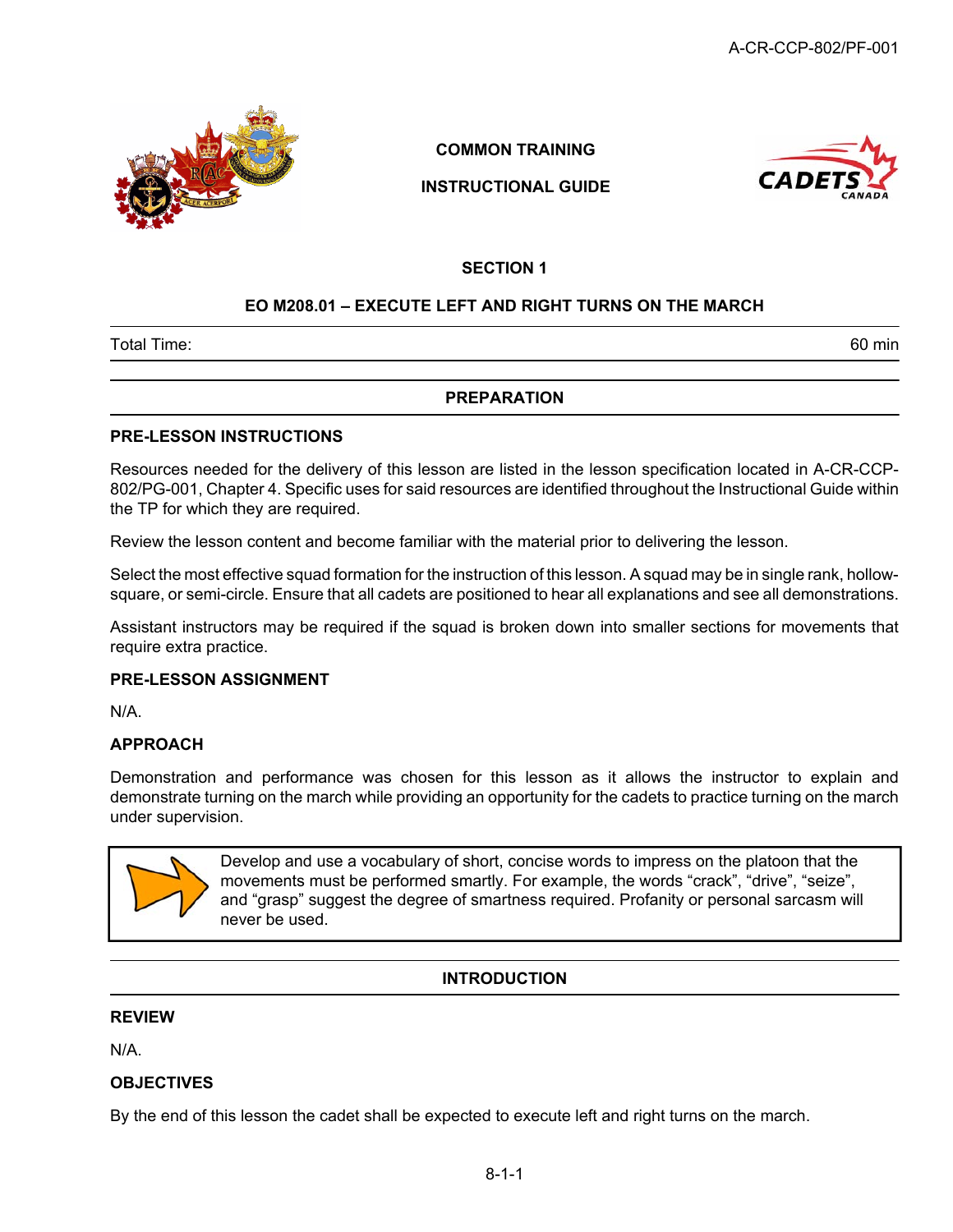## IMPORTANCE

It is important for cadets to perform drill movements at a competent level at the cadet squadron and at the CSTC. Cadets moving together as one promotes discipline, alertness, precision, pride, steadiness, and cohesion, which in turn helps develop the basis of teamwork.



Proper drill movements should be combined with a professional demeanour throughout the period of instruction.

Check for faults and correct them immediately when they occur.



Each TP is to be conducted as follows:

- 1. Have cadets fall in, in an effective squad formation (e.g. hollow square).
- 2. Explain and demonstrate each of the movements given, as time allows.
- 3. Give cadets time to practice each movement on their own after the demonstration.
- 4. After all movements have been demonstrated and practiced, give commands and have the cadets perform them as a squad.

Capitalization indicates the words of command for each movement.

When bending the knee, it is raised 15 cm off the ground.

Cadence is to be maintained when completing movements.

 $\overline{u}$ 

## Teaching Point 1 Explain, Demonstrate, and Have Cadets Practice Left Turn on the March

Time: 25 min Method: Demonstration and Performance



Left turn on the march is given as the right foot is forward and on the ground.

## LEFT TURN ON THE MARCH

In quick time, on the command LEFT – TURN, the cadets shall:

- 1. on the first movement, take one half pace forward with the left foot, with the right arm swung forward and the left arm to the rear;
- 2. on the second movement:
	- a. cut the arms to the side as in the position of attention;
	- b. bend the right knee;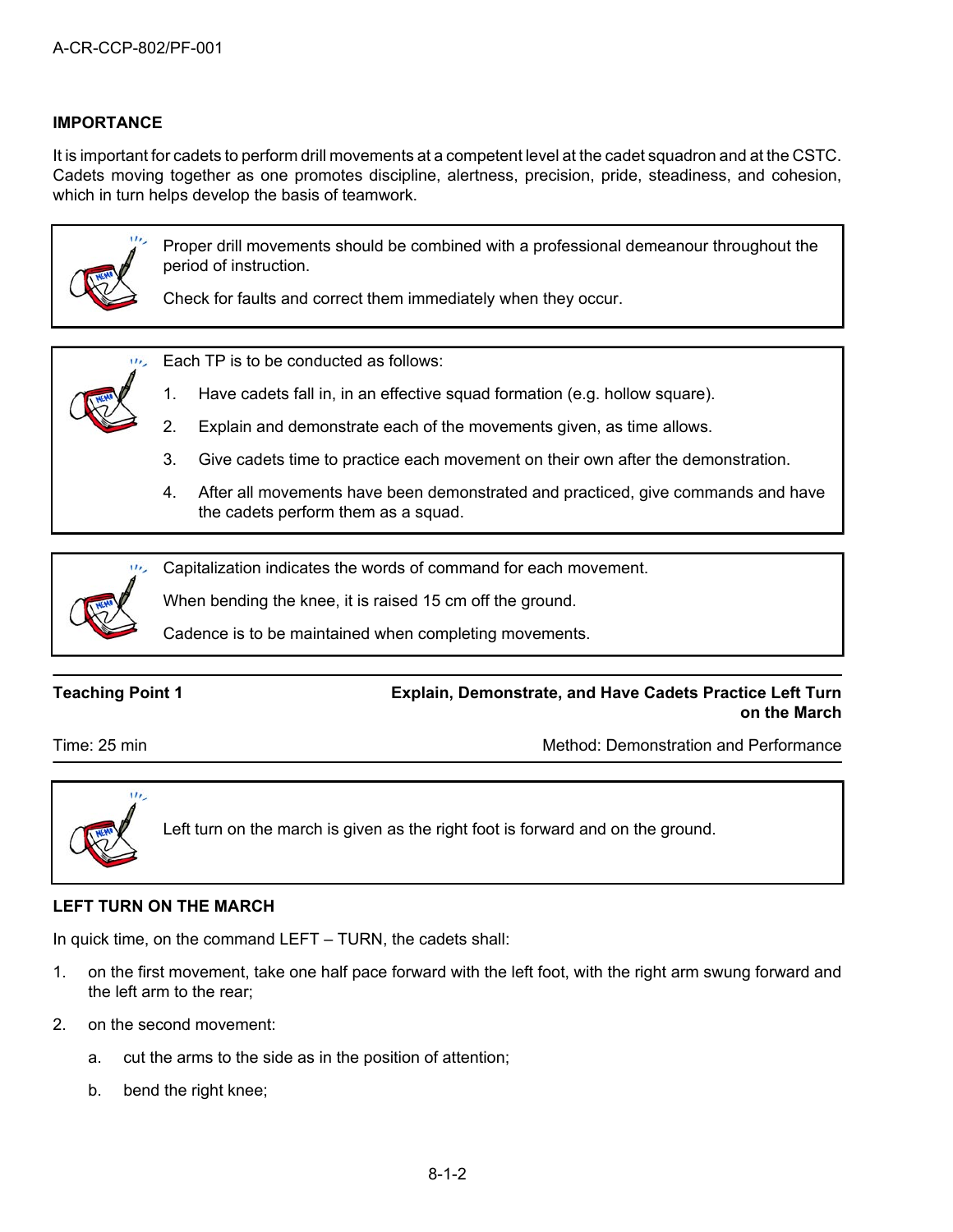- c. use the momentum of the knee to force the shoulders 90 degrees to the left to face the new direction, while simultaneously pivoting on the ball of the left foot 90 degrees to the left;
- d. straighten the right leg as in the position of attention;
- e. shoot the left foot forward one half pace with the toe just clear of the ground;
- f. keep the body and head up; and
- g. keep the arms, body, and head steady; and
- 3. on the third movement, take a half pace with the left foot and continue to march (swinging the arms).





A-PD-201-000/PT-000 (p. 3-30) Figure 8-1-1 Left Turn in Quick Time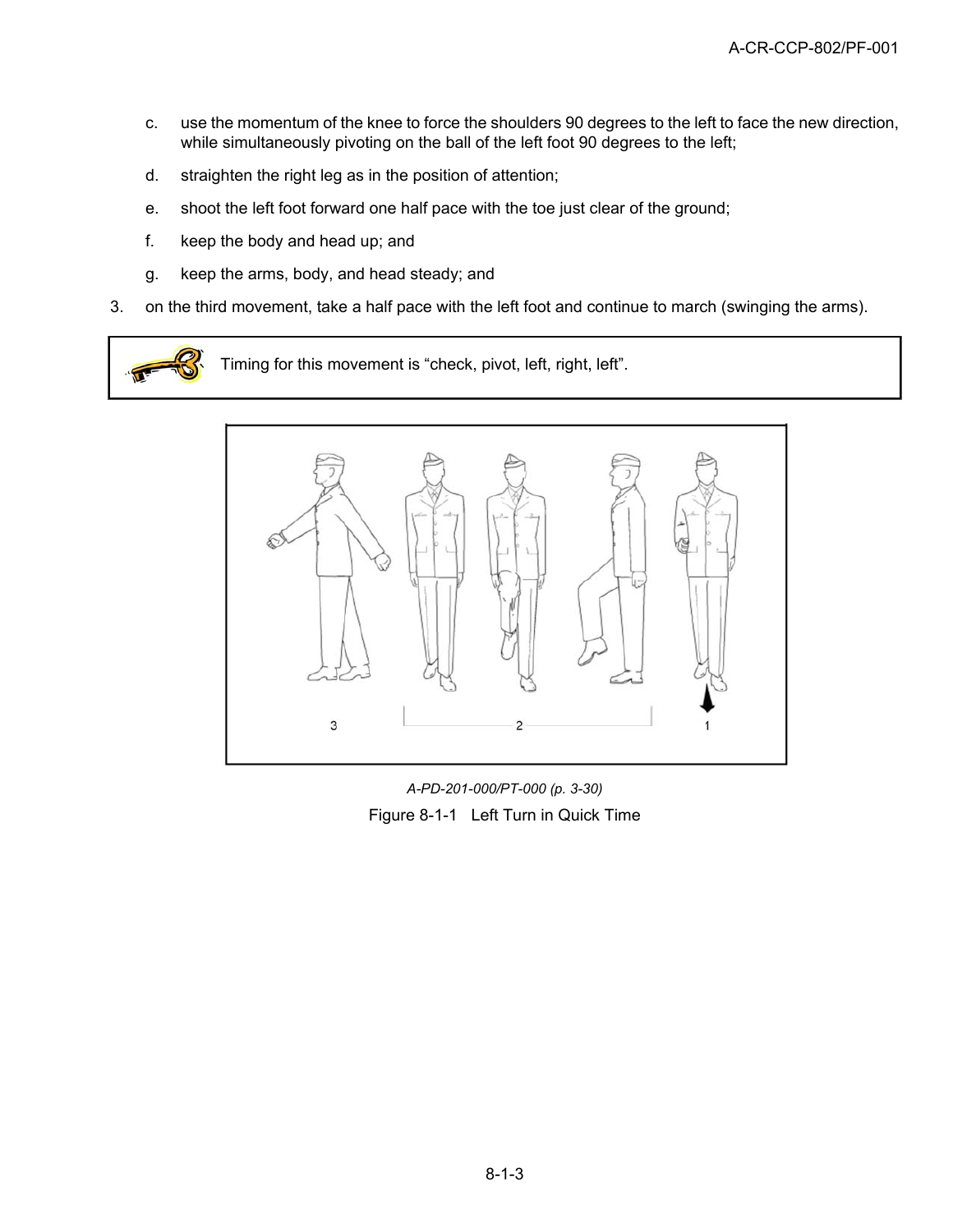

A-PD-201-000/PT-000 (p. 3-30) Figure 8-1-2 Left Turn – Movement One



A-PD-201-000/PT-000 (p. 3-30) Figure 8-1-3 Left Turn – Movement Two



3

A-PD-201-000/PT-000 (p. 3-30)



# CONFIRMATION OF TEACHING POINT 1

Cadets will execute left turns on the march as a squad.

## Teaching Point 2 Explain, Demonstrate, and Have Cadets Practice Right Turn on the March

Time: 25 min Method: Demonstration and Performance



Right turn on the march is given as the left foot is forward and on the ground.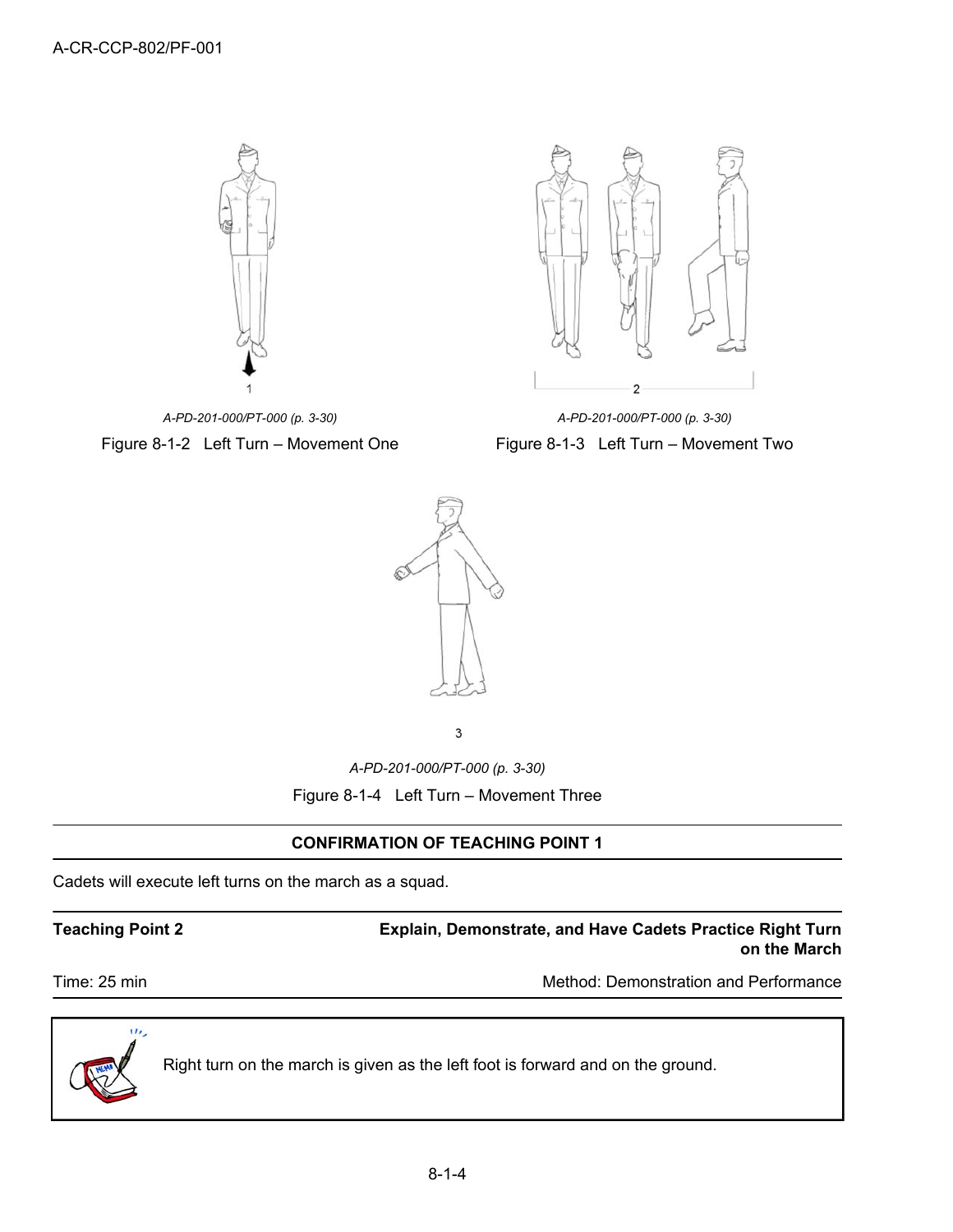## RIGHT TURN ON THE MARCH

In quick time, on the command RIGHT – TURN, the cadet shall:

- 1. on the first movement, take one half pace forward with the right foot, with the left arm forward and the right arm to the rear;
- 2. on the second movement:
	- a. cut the arms to the side as in the position of attention;
	- b. bend the left knee;
	- c. use the momentum of the knee to force the shoulders 90 degrees to the right to face the new direction, while simultaneously pivoting on the ball of the right foot 90 degrees to the right;
	- d. straighten the left leg as in the position of attention;
	- e. shoot the right foot forward one half pace with the toe just clear of the ground;
	- f. keep the body and head up; and
	- g. keep the arms, body, and head steady; and
- 3. on the third movement, take a half pace with the right foot and continuing to march (swinging the arms).



Timing for this movement is "check, pivot, right, left, right".

#### CONFIRMATION OF TEACHING POINT 2

Cadets will execute right turns on the march as a squad.

## END OF LESSON CONFIRMATION

The confirmation of this lesson shall consist of the cadets, as a squad, executing left and right turns on the march and shall emphasize any movements that cadets had difficulty with during the class.

Practice the complete movements with:

- the instructor calling the time;
- the squad calling the time; and
- the squad judging the time.

## **CONCLUSION**

#### HOMEWORK/READING/PRACTICE

N/A.

METHOD OF EVALUATION

N/A.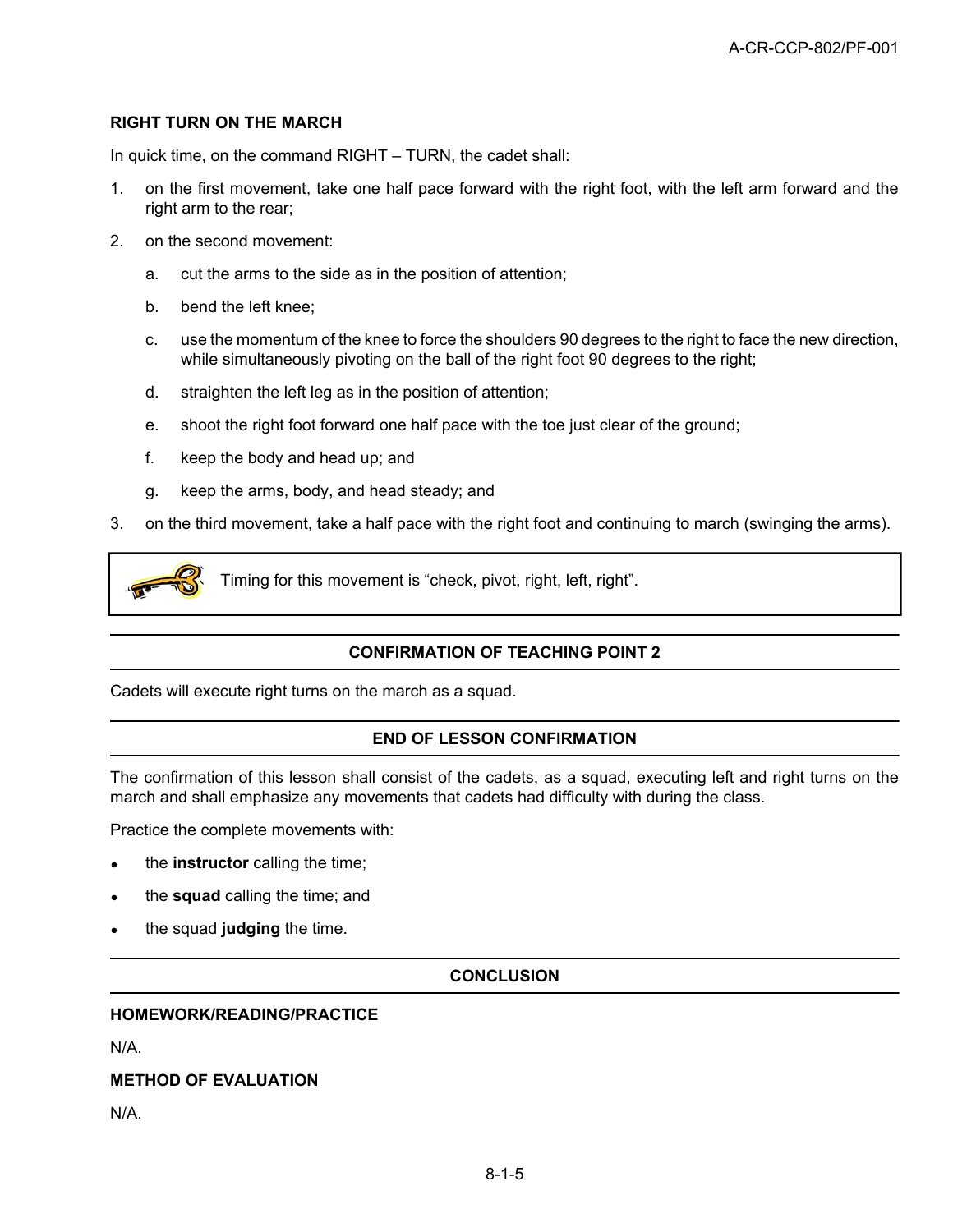## CLOSING STATEMENT

Drill develops many qualities through self-discipline and practice. Drill that is well-rehearsed, closely supervised and precise is an exercise in obedience and alertness that creates teamwork among members.

## INSTRUCTOR NOTES/REMARKS

N/A.

## REFERENCES

A0-002 A-PD-201-000/PT-000 Directorate of History and Heritage 3-2. (2001). The Canadian Forces Manual of Drill and Ceremonial. Ottawa, ON: The Department of National Defence.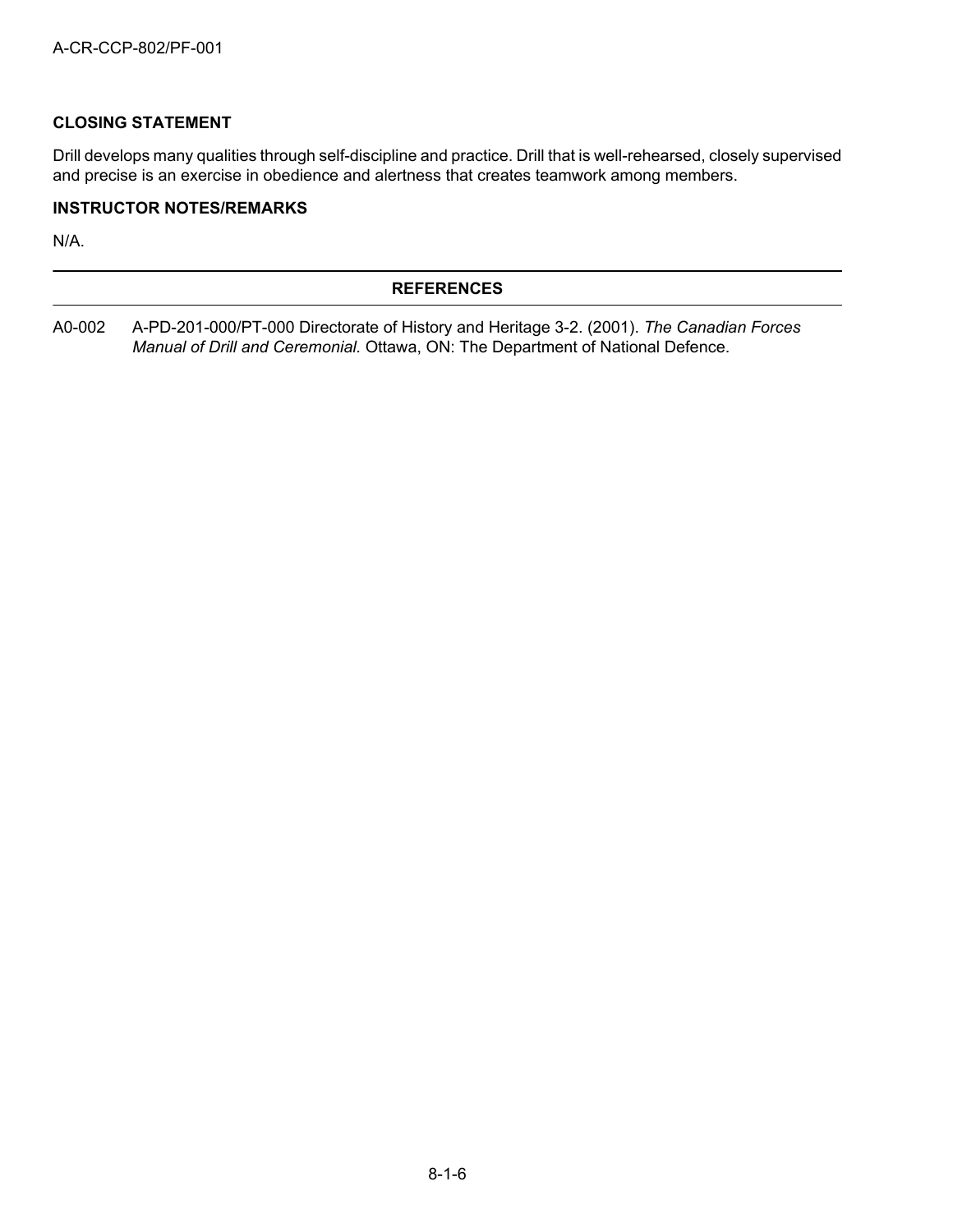

INSTRUCTIONAL GUIDE



## SECTION 2

#### EO M208.02 – FORM SINGLE FILE FROM THE HALT

Total Time: 30 min

## PREPARATION

#### PRE-LESSON INSTRUCTIONS

Resources needed for the delivery of this lesson are listed in the lesson specification located in A-CR-CCP-802/PG-001, Chapter 4. Specific uses for said resources are identified throughout the Instructional Guide within the TP for which they are required.

Review the lesson content and become familiar with the material prior to delivering the lesson.

Select the most effective squad formation for the instruction of this lesson. A squad may be in single rank, hollowsquare, or semi-circle. Ensure that all cadets are positioned to hear all explanations and see all demonstrations.

Assistant instructors may be required if the squad is broken down into smaller sections for movements that require extra practice.

## PRE-LESSON ASSIGNMENT

N/A.

## APPROACH

Demonstration and performance was chosen for this lesson as it allows the instructor to explain and demonstrate the skill the cadet is expected to acquire while providing an opportunity for the cadets to practice forming single file from the halt under supervision.



Develop and use a vocabulary of short, concise words to impress on the platoon that the movements must be performed smartly. For example, the words "crack", "drive", "seize", and "grasp" suggest the degree of smartness required. Profanity or personal sarcasm will never be used.

## INTRODUCTION

#### REVIEW

N/A.

## **OBJECTIVES**

By the end of this lesson the cadet shall be expected to form single file from the halt.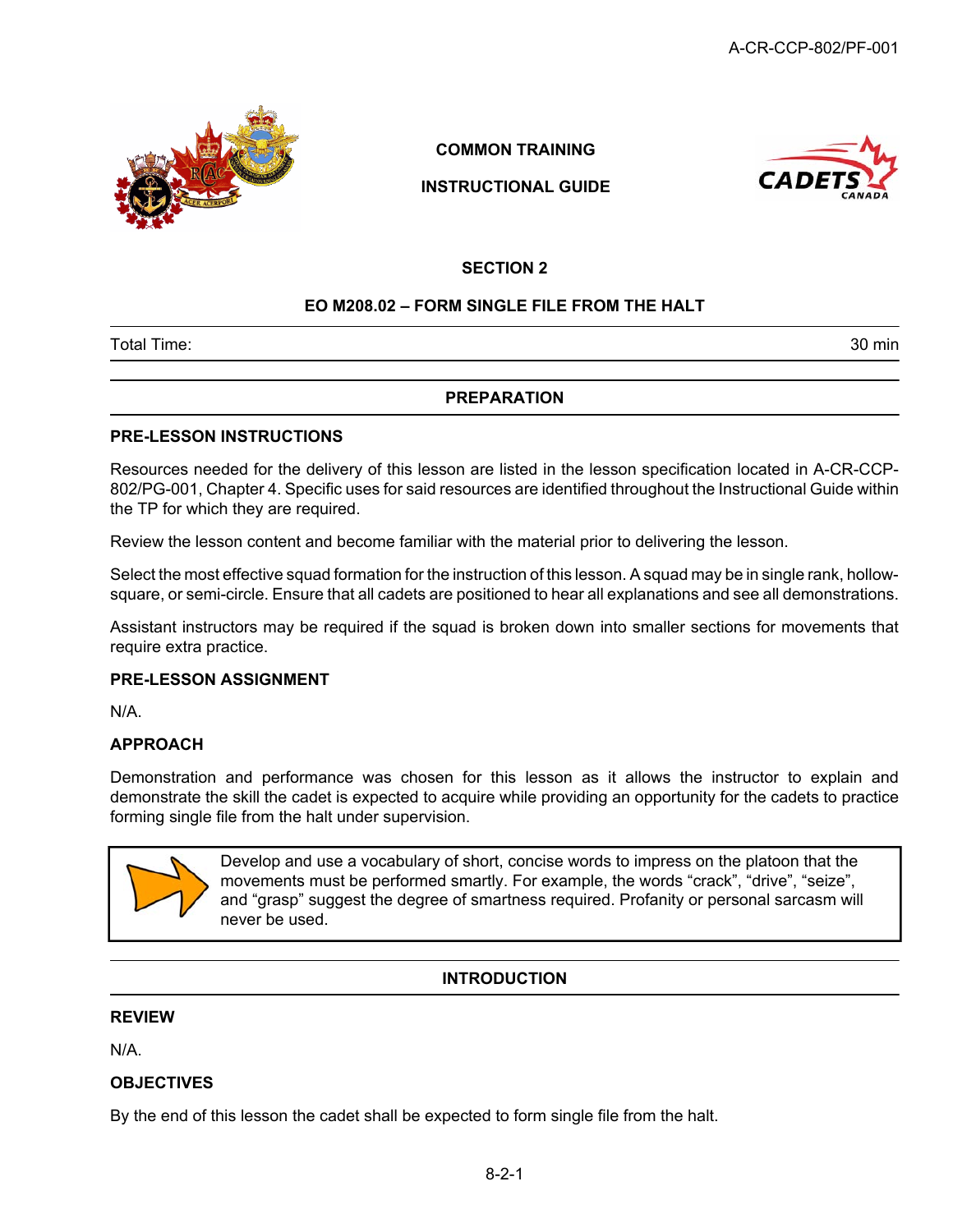## IMPORTANCE

It is important for cadets to perform drill movements at a competent level at the cadet squadron and at the CSTC. Cadets moving together as one promotes discipline, alertness, precision, pride, steadiness, and cohesion, which in turn helps develop the basis of teamwork.



Proper drill movements should be combined with a professional demeanour throughout the period of instruction.

Check for faults and correct them immediately when they occur.



This lesson is not broken down into movements. Demonstrate and allow time for the cadets to practice, in a variety of positions.



Capitalization indicates the words of command for each movement.

Cadence is to be maintained when completing these movements.

## Teaching Point 1 Explain, Demonstrate, and Have Cadets Practice Forming Single File From the Halt as a Squad in Threes

Time: 15 min Method: Demonstration and Performance

## FORM SINGLE FILE FROM THE HALT AS A SQUAD IN THREES

On the command SINGLE FILE FROM THE LEFT (RIGHT), QUICK – MARCH, the movement will be completed by:

- 1. the directing flank marching off in single file in quick time; and
- 2. the remaining cadets marking time. The markers of the other two ranks executing a left (right) incline and leading off when the file on their left (right) is clear.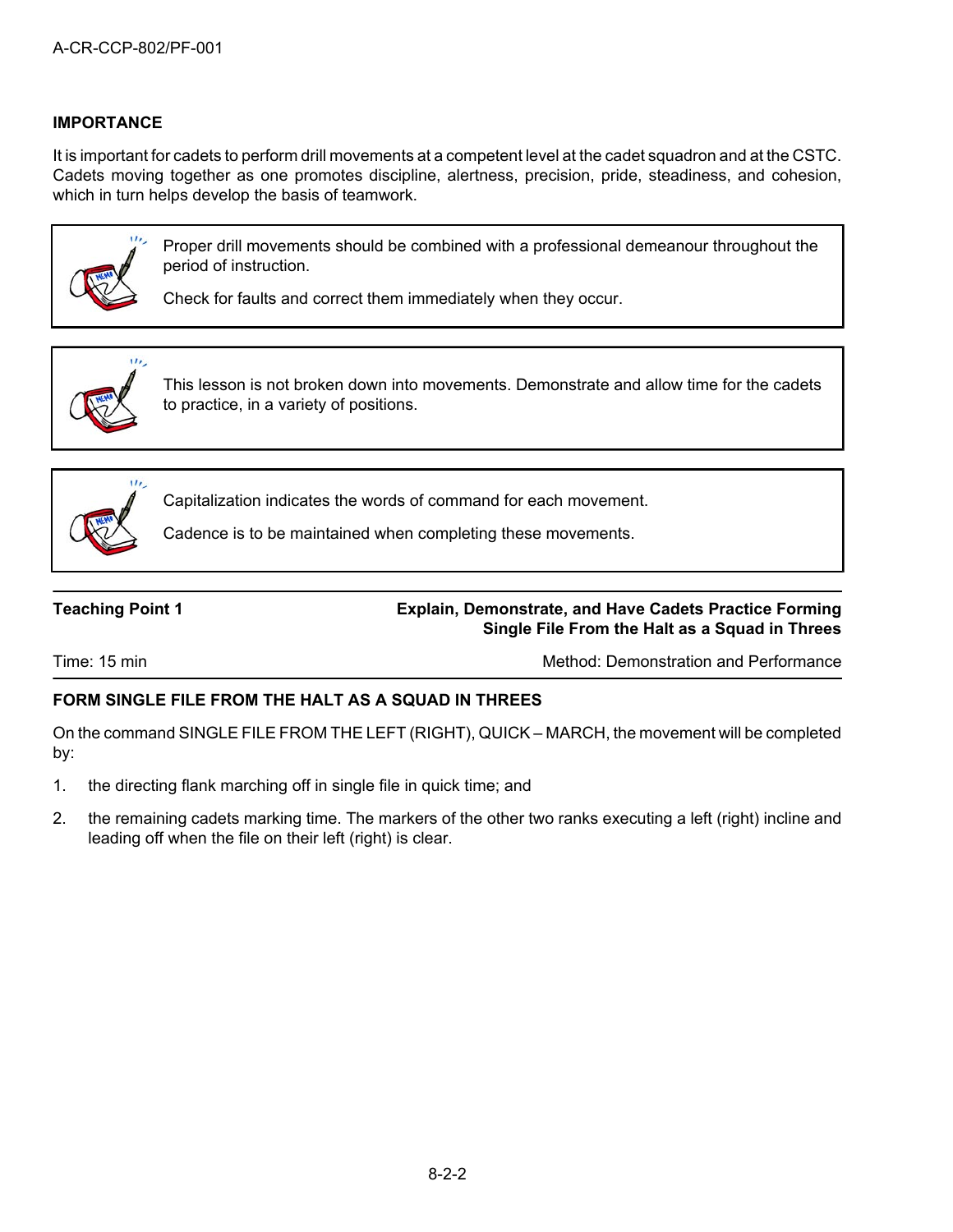

A-PD-201-000/PT-000 (p. 3-30)

Figure 8-2-1 Squad in Threes Forming Single File

## CONFIRMATION OF TEACHING POINT 1

Practice the movement in squad formation. Cadets should have the opportunity to practice the movement from different positions in the squad.

#### Teaching Point 2 Explain, Demonstrate, and Have Cadets Practice Forming Single File From the Halt as a Squad in Line

Time: 10 min Method: Demonstration and Performance

## FORM SINGLE FILE FROM THE HALT AS A SQUAD IN LINE

On the command SINGLE FILE FROM THE LEFT (RIGHT), QUICK – MARCH, the movement will be completed by:

- 1. the file on the directing flank marching forward in single file in quick time; and
- 2. the remaining cadets marking time. The markers of the other two ranks directing the remaining cadets by wheeling in single file, following the file on their left (right) when clear.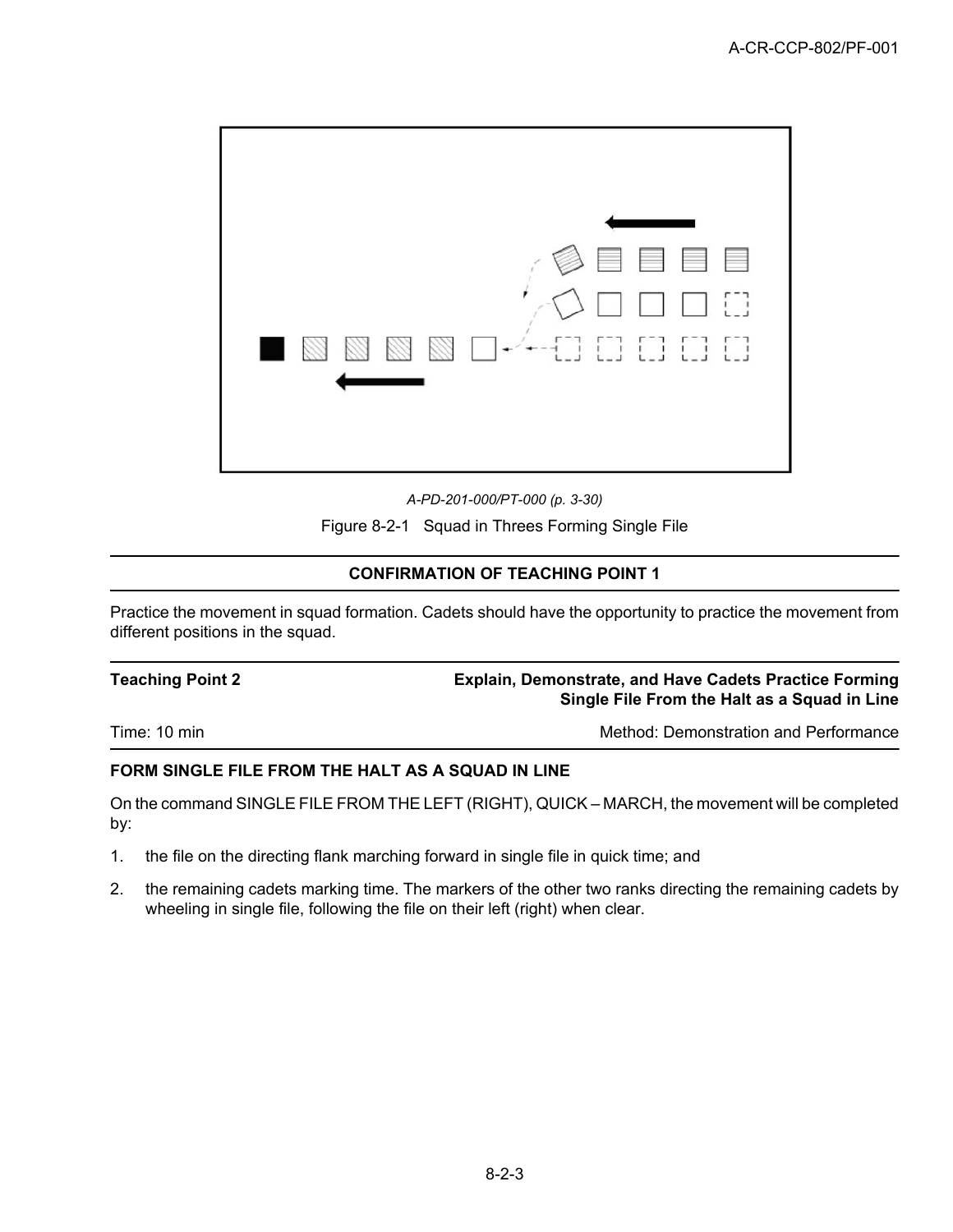



## CONFIRMATION OF TEACHING POINT 2

Practice the movement in squad formation. Cadets should have the opportunity to practice the movement from different positions in the squad.

## END OF LESSON CONFIRMATION

The confirmation of this lesson shall consist of the cadets, as a squad, forming single file from the halt as a squad in threes and in line, and shall emphasize any aspects the cadets experienced difficulty with during the class.

## **CONCLUSION**

## HOMEWORK/READING/PRACTICE

N/A.

METHOD OF EVALUATION

N/A.

## CLOSING STATEMENT

Drill develops many qualities through self-discipline and practice. Drill that is well-rehearsed, closely supervised and precise is an exercise in obedience and alertness that creates teamwork among members.

## INSTRUCTOR NOTES/REMARKS

N/A.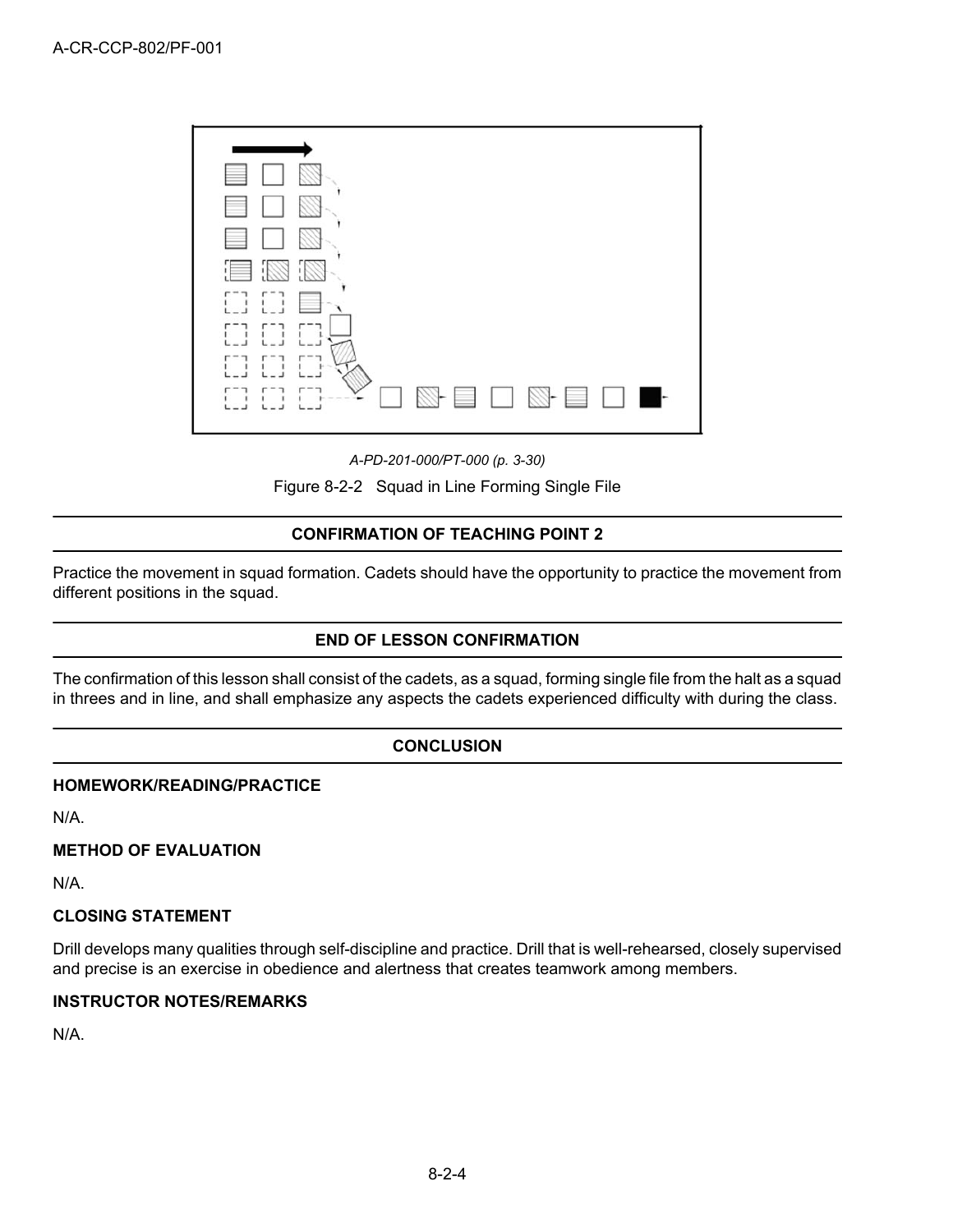## **REFERENCES**

A0-002 A-PD-201-000/PT-000 Directorate of History and Heritage 3-2. (2001). The Canadian Forces Manual of Drill and Ceremonial. Ottawa, ON: The Department of National Defence.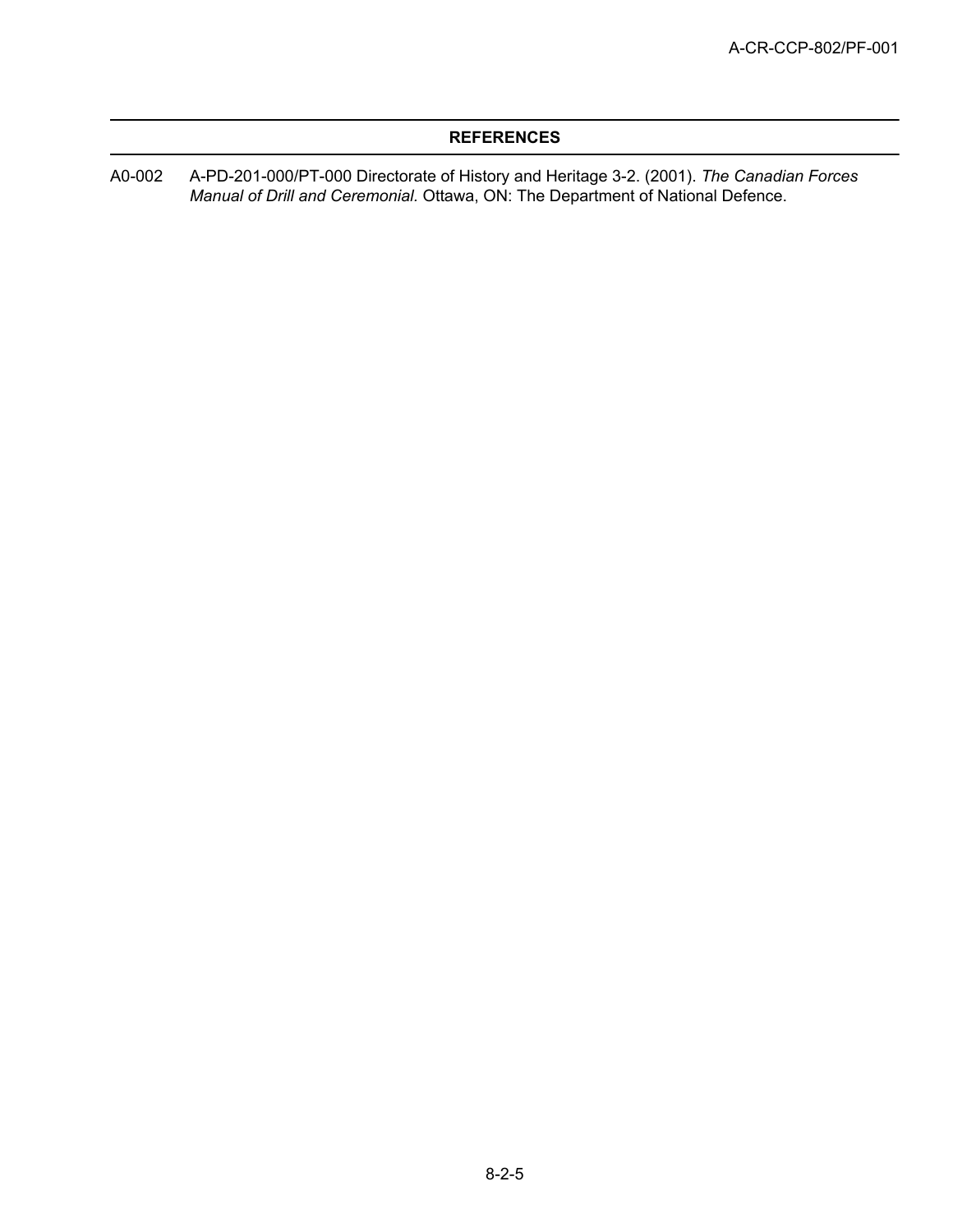THIS PAGE INTENTIONALLY LEFT BLANK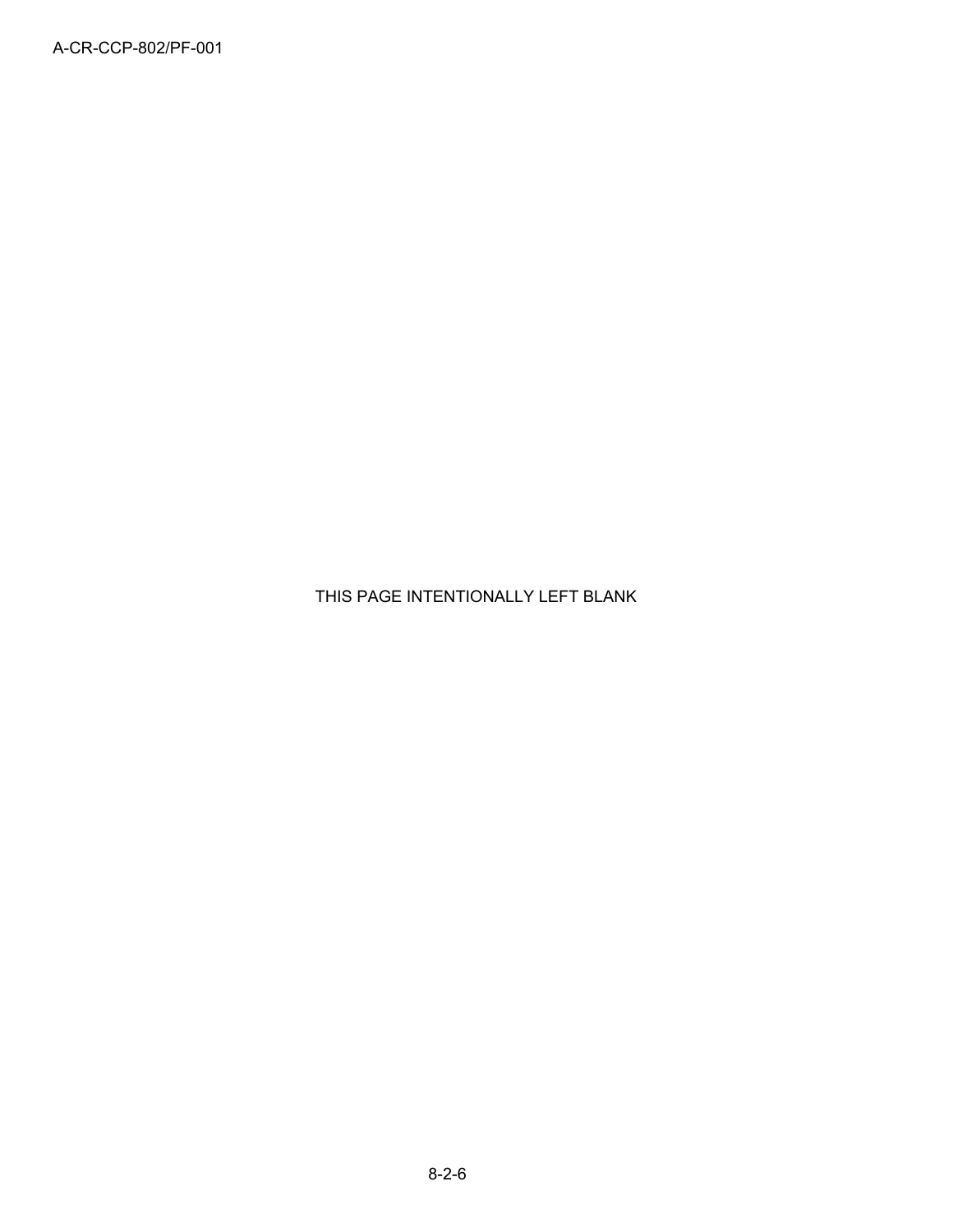

## INSTRUCTIONAL GUIDE



## SECTION 3

## EO C208.01 – PRACTICE CEREMONIAL DRILL AS A REVIEW

Total Time: 60 min

There is no Instructional Guide provided for this EO. Refer to A-PD-201-000/PT-001.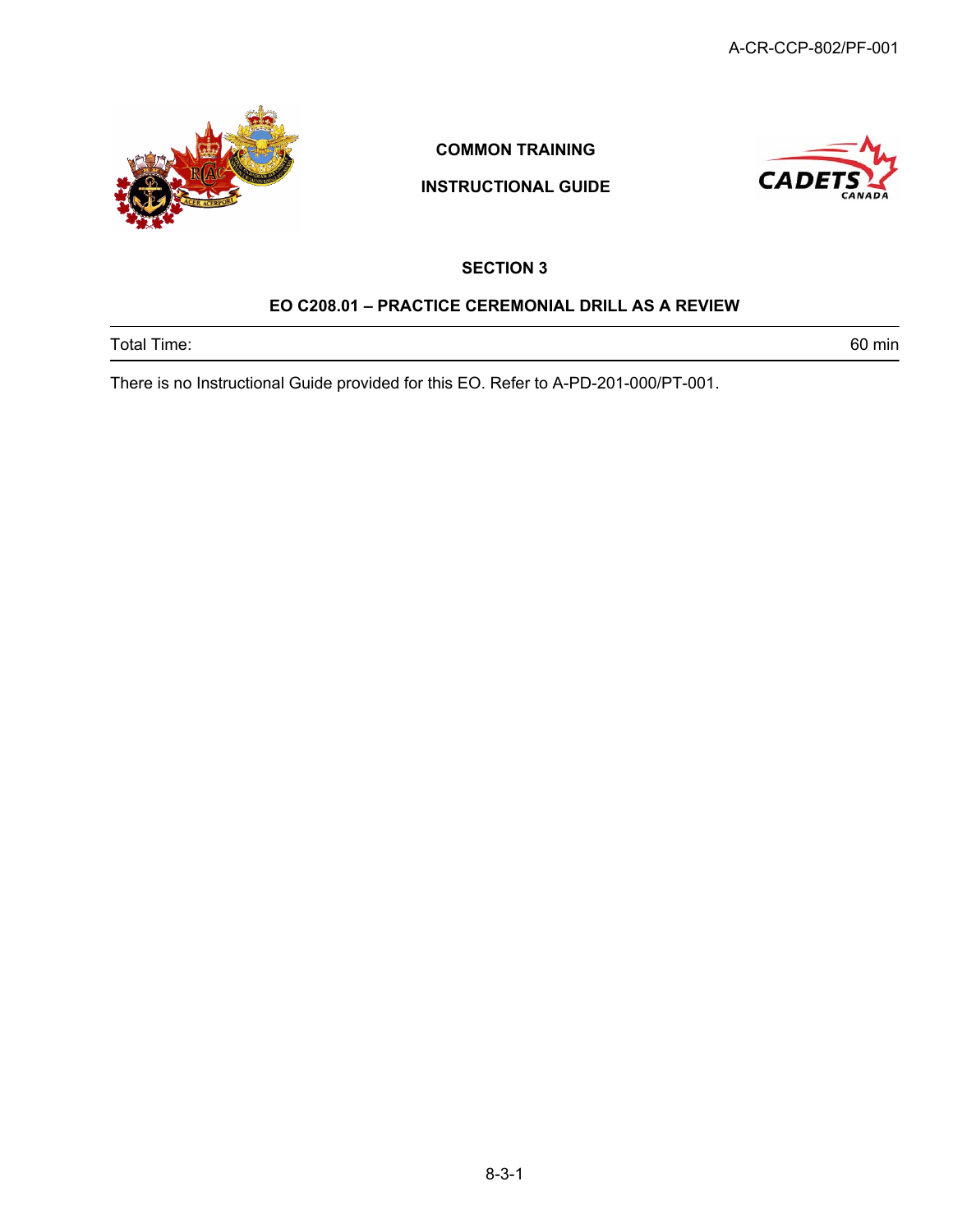THIS PAGE INTENTIONALLY LEFT BLANK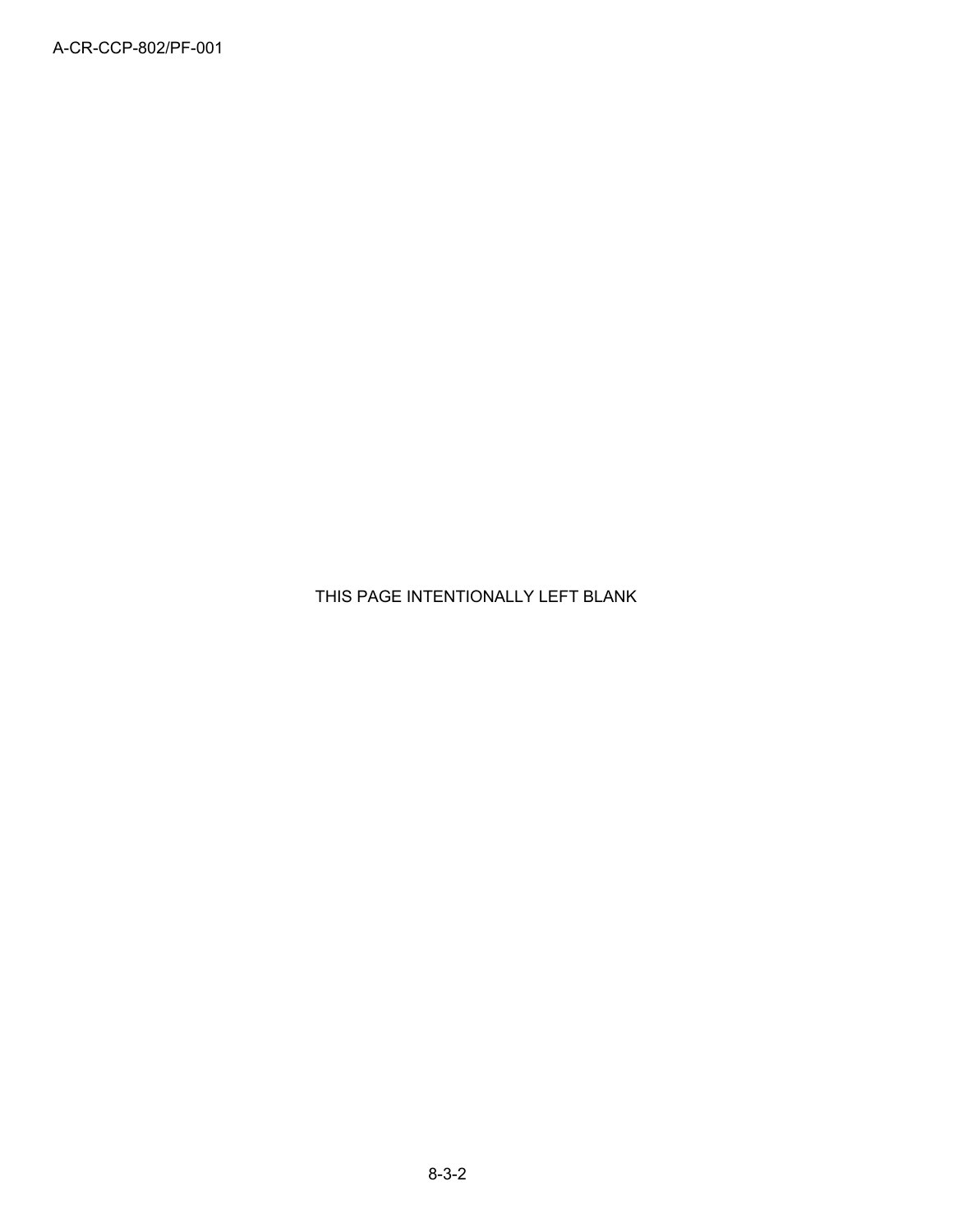

## INSTRUCTIONAL GUIDE



## SECTION 4

## EO C208.02 – EXECUTE DRILL WITH ARMS

Total Time: 240 min

There is no Instructional Guide provided for this EO. Refer to A-CR-CCP-053/PT-001, Royal Canadian Sea Cadets Manual of Drill and Ceremonial.